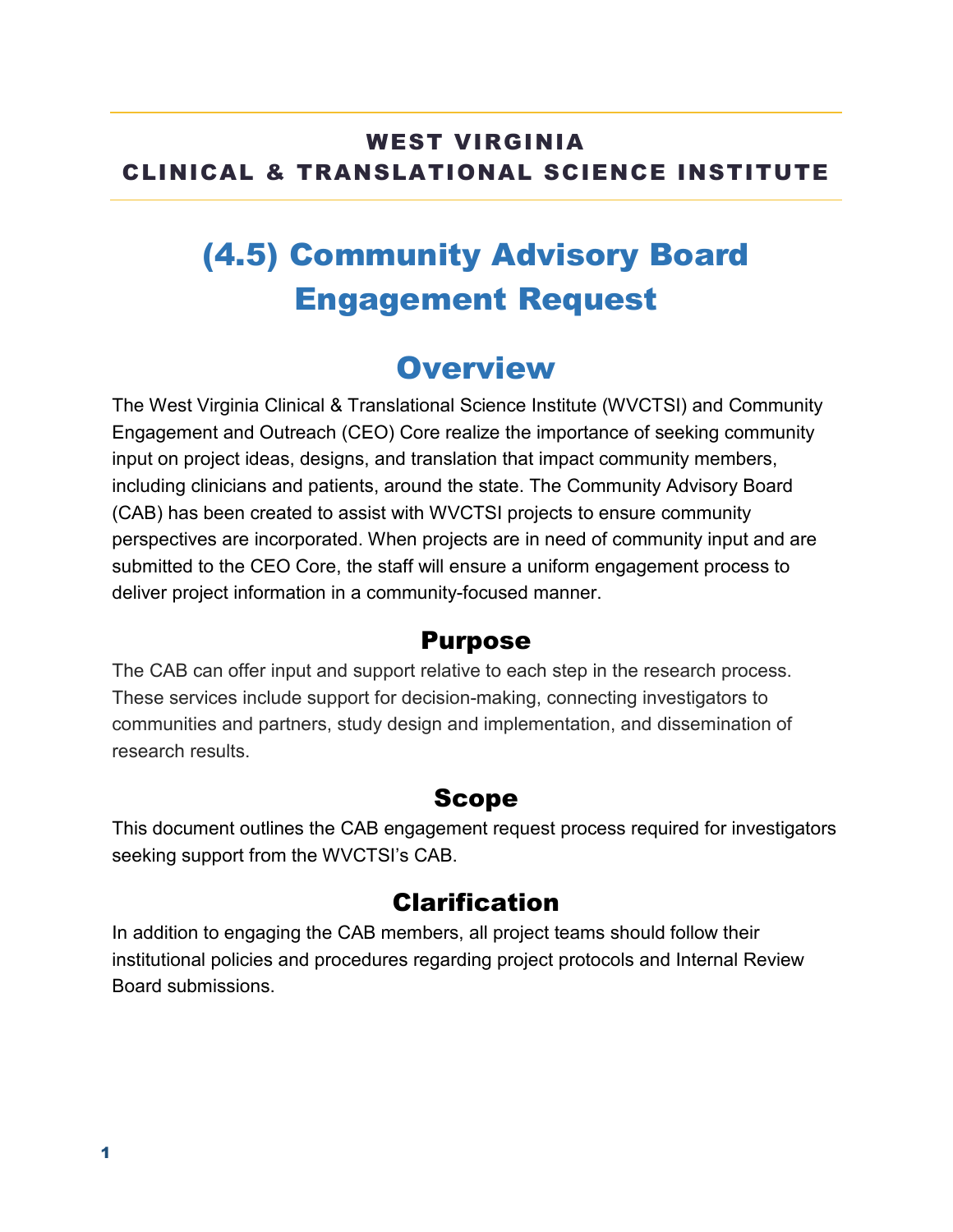#### **Definitions**

**Project Team:** The individual(s) listed on the proposal electronic submission form as contact personnel on behalf of the WVCTSI-related project.

## **Policy**

CEO staff should be notified of interest prior to project submission to the CAB in order to determine guidelines for submission and define expectations.

#### Procedures

- 1. To engage the CAB membership for project feedback and guidance, a request will be submitted using an online electronic services form located on the CEO website and administered by CEO staff. These staff will ensure that information is complete and properly recorded.
- 2. CEO staff will schedule a core consultation with the project investigator(s) to identify their project needs and the role planned for the CAB. An outlined plan will be created with action items and planned engagement strategies to reach the CAB.
	- 1. In most cases, the CEO staff can present project information to the CAB on the investigators' behalf and provide the project team with notes and feedback from the group.
	- 2. When appropriate, the project team can send a representative to the CAB meeting to engage the team and solicit feedback themselves with prior CEO and CAB leadership approval.
- 3. Once a project is deemed ready by CEO staff, the project discussion will be placed on the next CAB meeting agenda and feedback will be collected for the project team.

### Roles and Responsibilities

It is the responsibility of the project team to provide accurate information upon completing the online form. The CEO Core reserves the right to request additional information at any time to aid the review process. Project details shall not be distributed for any use other than communicating with CAB members, sharing within the CEO core, and WVCTSI organizations.